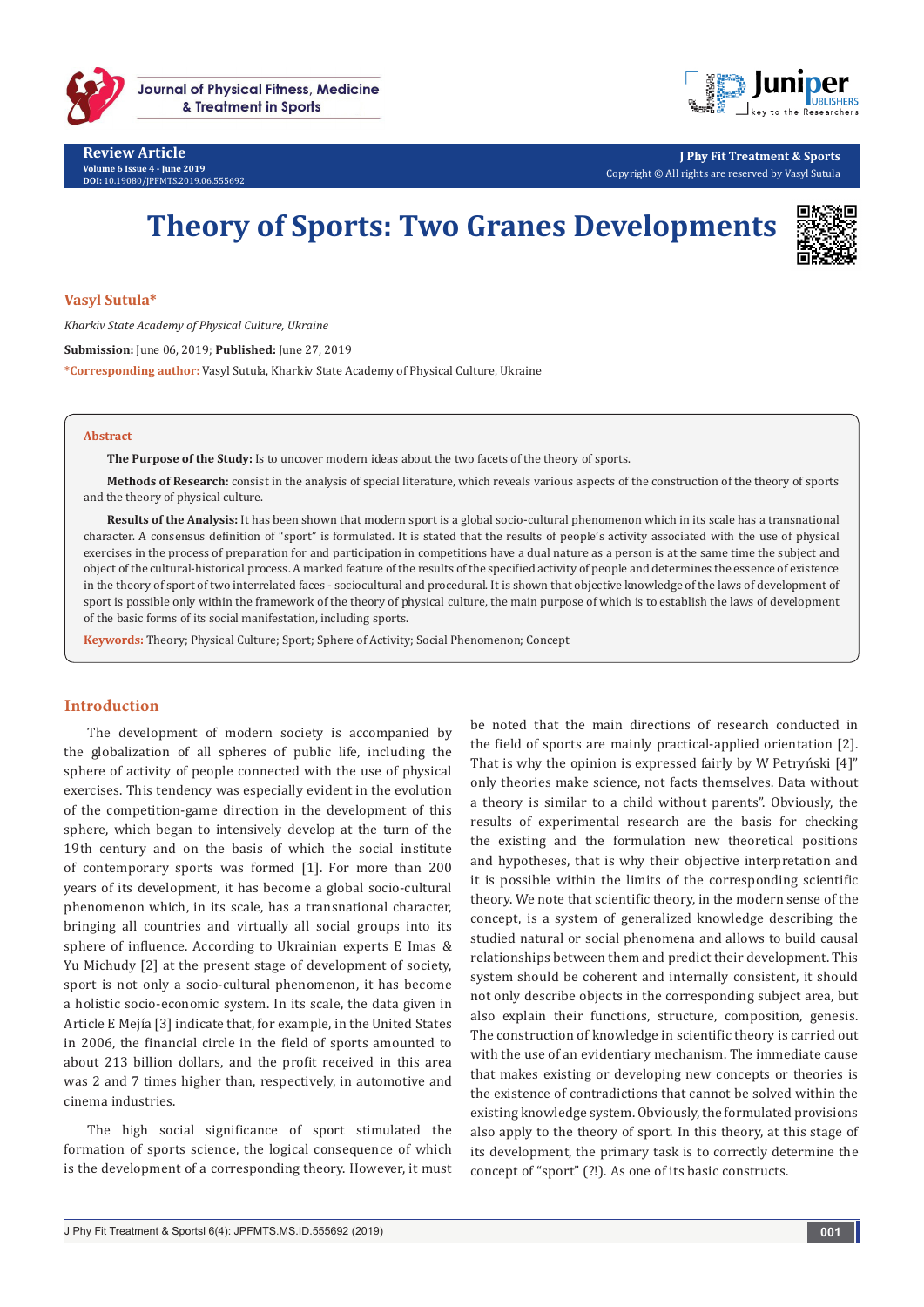The conducted special studies of this problem have shown that there are currently about 200 basic definitions of this concept [5]. The results of these studies also allowed formulating a consensus definition of "sport" that can be reflected in the following form. Sport, as a special socio-cultural phenomenon, is a historically determined activity of people connected with the use of physical exercises, which is aimed at preparing and participating in competitions (activity component of the definition), as well as individually and socially significant results of such activity (the resulting component of the definition) [5,6]. From the consensus definition of the concept of "sport" it follows that in the resulting component it focuses on socially meaningful and individually meaningful results of people's activity associated with the use of physical exercises in the process of preparation for and participation in competitions. This feature is a reflection of the fact that a person is at the same time the subject and object of the cultural-historical process. The duality of the nature of the results of the defined activity of people is noted and determines the essence of the existence of two interconnected facets in the theory of sport. They can be conventionally called "sociocultural" and "processal".

Sociocultural branch of the theory of sports. From the above it follows that the activity of people connected with the use of physical exercises and its results should be analyzed, on the one hand, in the context of the development of the cultural-historical process. In this approach, the term "sport" is used for the name of a special social institution that has been formed and evolved as a result of people involved with the use of physical exercises in the process of preparation and participation in competitions.

The strategic direction in this approach is the definition of the social mechanism of self-development of sport, its links with other forms of social manifestation of the sphere of human activity associated with the use of physical exercises, its structure and social functions, its genesis [7]. The results of the research of many scholars show the necessity and importance of this approach in the development of the theory of sport. For example, in the work of G Eichberg [8] focuses on the contradictions that have arisen in the development of the Olympic The movement, as a special sociocultural phenomenon of the present, in the work of K Aisenberg [9] reveals the changes that have taken place in recent years in the social perception of the social status of athletes, in the work of A Guttmann [10] and collective work, edited by R Giulianotti [11] focuses on the importance of studying socio-cultural aspects of the development of this phenomenon, whose results allow us to understand the social essence and the basic laws of the emergence and evolution of sport as a social institution. The main directions of the solution of the above problems are shown in a number of special publications. Thus, the genesis of sport, as a special socio-cultural phenomenon, is disclosed in publications [12,13], its links with other forms of social manifestation of the sphere of activity of people associated with the use of physical exercises are presented in the article [5],

and the mechanism of self-development of sport is described in the article [13].

Processal component of the theory of sports. The results of the activities of people connected with the use of physical exercises in the process of preparation and participation in competitions and, accordingly, the phenomenon for whose name the term "sport" is to be considered, on the other hand, to a certain extent as the process of achieving individually meaningful results in a definite individual by a particular individual types of competitive activities of people. It is obvious that the strategic line of development of this trend in the theory of sports becomes the coverage of the procedural component of the specified activity of people, namely, the structure of the multi-year training process, the main approaches to the construction of macro cycles of different levels, the conditions and regularities of building an annual training cycle, its contents, tools, methods and the pedagogical technologies used in it, the principles of its organization, its results and much more. At the same time, the emphasis is first of all on "individually" meaningful results of such activity, namely on raising the level of skill of athletes. This is reflected in the names of the printed publications, which develops precisely this approach to the construction of the theory of sports, for example, "Teaching about training" [14], "Fundamentals of sports training" [15], "The system of training sportsmen in the Olympic sport" [16], «The Training Theory» [17]. In the theory of sports this line is the most developed.

Existing relationship between the sociocultural and procedural components of the theory of sport illustrates the results of the dissertation study ND Bourne [7], which shows the link between socio-economic changes occurring in society and changes in the system of training leading leading athletes. It is also clearly manifested by the example of the answer to the question posed in the article by J Kosiewicz [18] concerning the legalization of doping in sports. Thus, from the consensus definition of the concept of "sport" it follows that the key element in the sport is a specially organized competitive activity. Such activities are regulated by the relevant rules that were formulated and improved in the development of one or another type of sport. The complexity of this process is evidenced by the results of a specially conducted study [13]. Consequently, the existing regulation of the rules of the competition provides a level playing field for all participants. Obviously, use doping in the process of training athletes violates this basic rule of competition, and accordingly, cannot be legalized.

Completing the description of the two facets of the theory of sports, let's pay attention to the following. Sport, as shown above, is one of the directions of the historical evolution of the sphere of activity of people associated with the use of physical exercises. For the name of this sphere, the term "physical culture" is used most often in scientific and social practices [19- 21]. This means that the theory that describes this sphere of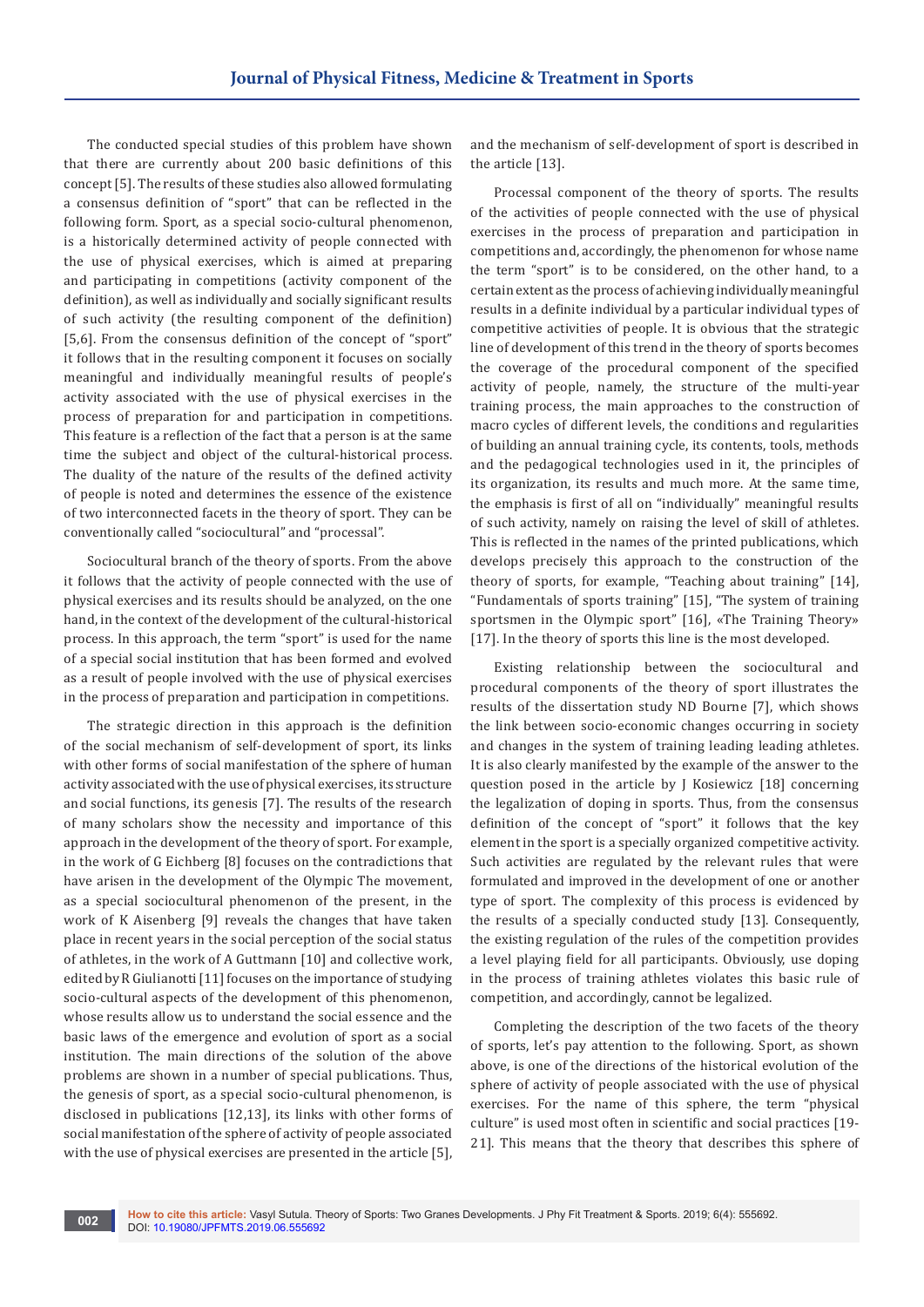human activity is just the theory of physical culture [22-24]. An analysis of the existing definitions of the term "physical culture" made it possible to formulate a consensus definition in such a form. Physical culture is a historically determined activity of people connected with the use of physical exercises (activity component of the definition) and its individual and socially significant results (the resulting component of the definition) [19,24,25]. The formulated provisions indicate that holistic representations of sports are possible only within the limits of the theory of physical culture, the main purpose of which is to establish the laws of development of the basic forms of its social manifestation, including sports.

To correctly determine the role of the theory of physical culture in the process of objective knowledge and reflection of the sphere of activity of people associated with the use of physical exercises and its connection with the theory of sports, note the following. First, the object area of the theory of physical culture is the sphere of human activity associated with the use of physical exercises. The subject field in this theory is the social phenomena and processes that arise and develop as a result of the historical evolution of this sphere. Secondly, the object area of the theory of sports is the system of long-term training of athletes, and the field of study - the process of training athletes at various stages of multi-year improvement. The above statement allows us to assert that the theory of physical culture and the theory of sport have different subject fields of cognition. However, the object area of the theory of sports is an integral part of the object area of the theory of physical culture. Consequently, the scientific theories are noted, revealing various facets of the functioning of physical culture in society (the theory of physical culture - the development of physical culture in the context of the cultural-historical process, and the existing theory of sport - to a greater extent, the procedural side of this process) do not contradict, but complement each other by deepening thereby knowledge of the field of human activity associated with the use of physical exercises. They change and develop in accordance with the dynamics of the cognitive process, thus providing an objective understanding of the essence of the social phenomenon of physical culture.

## **Conclusion**

i. In the course of the above study, a consensus definition of the concept of "sport" was formulated and it was shown that the objective field of sports theory is a system of multiyear training of athletes, and the subject field is the process of preparation of athletes at various stages of multi-year improvement.

ii. It has been established that the results of people's activity associated with the use of physical exercises in the process of preparation for and participation in competitions have a dual nature as a person is at the same time the subject and object of the cultural-historical process. The

noted feature defines the essence of the existence of two interrelated facets in the theory of sport - sociocultural and procedural.

iii. In the course of the study, a consensus definition of the concept of "physical culture" was formulated and it was shown that the object area of the theory of physical culture is the field of activity of people associated with the use of physical exercises. The subject field in this theory is the social phenomena and processes that arise and develop in the course of the historical evolution of this sphere.

iv. It has been shown that the theory of physical culture and sports theory do not contradict, but complement each other, thus deepening the system of knowledge about the sphere of human activity connected with the use of physical exercises.

### **References**

- 1. Sutula V (2019) Terminologically-conceptual problems of the knowledge of recreational and recreational directions of the development of physical culture of our time, Slobozhans'kyi Scientific-Sport News 2(70): 5-12.
- 2. Yasha Y, Mihuda Y (2015) Trends in the development of the sphere of physical culture and sports in the modern market, Yevgeny Imas, Yuriy Mihuda. The theory and methods of physical education and sports 2: 142-149.
- 3. [Eloy Altuve Mejía \(2018\) Sport, Globalization, Economy, Health, Public](https://juniperpublishers.com/jpfmts/pdf/JPFMTS.MS.ID.555623.pdf)  [Policy and Power. J Phy Fit Treatment & Sports 3\(5\): 555623.](https://juniperpublishers.com/jpfmts/pdf/JPFMTS.MS.ID.555623.pdf)
- 4. [W Petryński \(2018\) Theory and Experiment in the Science on Human](https://juniperpublishers.com/jpfmts/pdf/JPFMTS.MS.ID.555672.pdf)  [Behavior. J Phy Fit Treatment & Sports 5 \(5\): 555672.](https://juniperpublishers.com/jpfmts/pdf/JPFMTS.MS.ID.555672.pdf)
- 5. Vasyl Sutula (2018) Summarizing the definition of the concept of "sport" as one of the basic constructs of the generalizing theory of physical culture and sports theory. Slobozhansky Scientific and Sport News 1(64): 89-97.
- 6. [Vasil S \(2018\) General Definition of the Concept Sports. J Phy Fit](https://juniperpublishers.com/jpfmts/JPFMTS.MS.ID.555644.php)  [Treatment & Sports 4\(4\): 555644.](https://juniperpublishers.com/jpfmts/JPFMTS.MS.ID.555644.php)
- 7. Bourne ND (2008) A history of teaching theory and methods for elite runners through 1975. Dissertation a Doctor of Philosophy at the University of Texas at Austin p. 499.
- 8. Henning Eichberg (2009) Culture of Olympic and other movements: exception, recognition, holiday. Logos 6 (73): 58-81.
- 9. Eisenberg K (2006) Athlete. Christina Eisenberg Logos 3(54): 3-22.
- 10. Alen Guttmann (2016) Ot rituala k record: priroda sovremennogo sport [From Ritual to Record: The Nature of Modern Sports]. Gaidar Institute Press, Moscow.
- 11. [Giulianotti, Richard \(2004\) Sport and Modern Social Theorists. London](https://www.palgrave.com/gp/book/9780333800782)  [pp. 252.](https://www.palgrave.com/gp/book/9780333800782)
- 12. Vasyl Sutula (2017) Cultural and Historical Origins of Modern Sport (the first message). Slobozhansky Scientific and Sport Newspaper 6(62): 107-112.
- 13. Vasyl Sutula (2018) Cultural and Historical Origins of Modern Sport (Second Message). Slobozhansky Scientific and Sport Bulletin 2(64): 73-81.
- 14. Vasyl Sutula (2017) Conceptual provisions of the generalization theory of physical culture. The theory and methods of physical education and sport 3: 107-115.